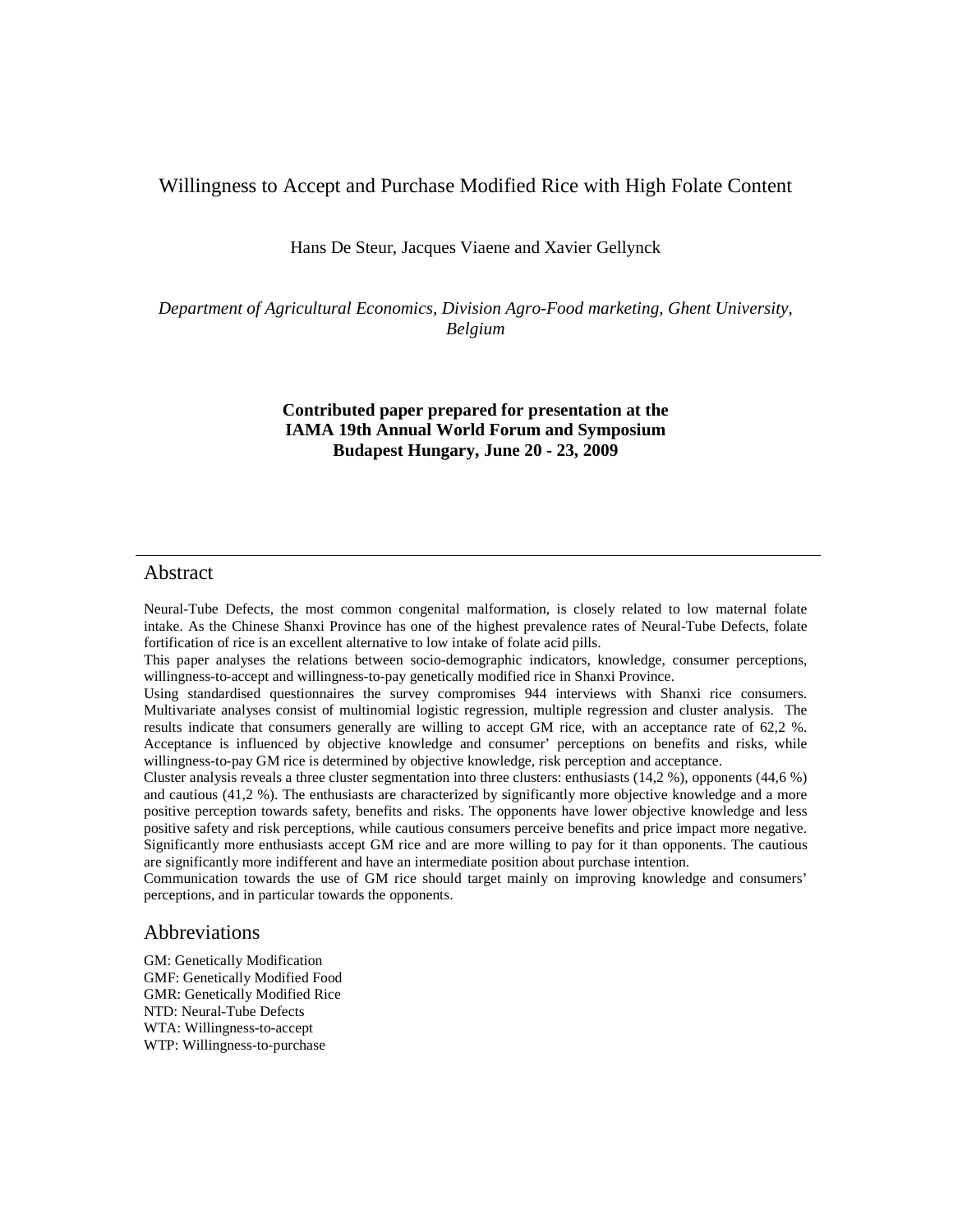### **Introduction**

One-third of stillbirths and infant mortality in China are characterized by a Neural-Tube Defect (NTD), the world's most common congenital malformation (Li et al. 2006; Li et al. 2007). Shanxi, a poor province in North China, has one of the highest prevalence rates of NTDs in the world (Li et al. 2006; Li et al. 2007). Periconceptional use of folic acid multivitamins can reduce a woman's risk of having a baby with a NTD (Berry et al. 1999). Unfortunately, the use of folic acid pills is not well established in poor regions such as Shanxi Province (Li et al. 2007). Biofortification, breeding staple food crops for micronutrients, can be considered as an excellent alternative in such regions (Bekaert et al. 2008)

Because rice is China's major staple crop, but a poor source of folates (Vitamin B9), folic acid fortification of rice can increase folate intake in less developed regions. High folate rice was recently obtained by metabolic engineering (Storozhenko et al. 2007). Regarding the world leading position of China in the production of Genetically Modified (GM) rice (Huang et al. 2004), commercializing this kind of GM rice production in the poor Shanxi Province could be the answer to the high NTD's and low intake of folic acid pills.

To guarantee effective implementation, consumer's acceptance towards GM rice is necessary. Therefore, the purpose of this paper is to justify the potential of GM rice in Shanxi Province by analyzing willingness-to-accept (WTA) and willingness-to-purchase (WTP) GM rice and its determinants. Furthermore, segmentation analysis is conducted to underpin future communication strategies.

## **Conceptual framework**

The conceptual framework (Figure 1) to explore acceptance and purchase intention of GM rice is based upon evidence from published papers on two complementary approaches of consumer acceptance and purchase intention (Bonti-Ankomah & Yiridoe 2006; Costa-Font et al. 2008). The most important consumer characteristics that influence WTA and WTP GM rice are included. Questions related to objective knowledge, consumer perceptions and acceptance of GM food are only applied to consumers who believe to know what GM food is (subjective knowledge).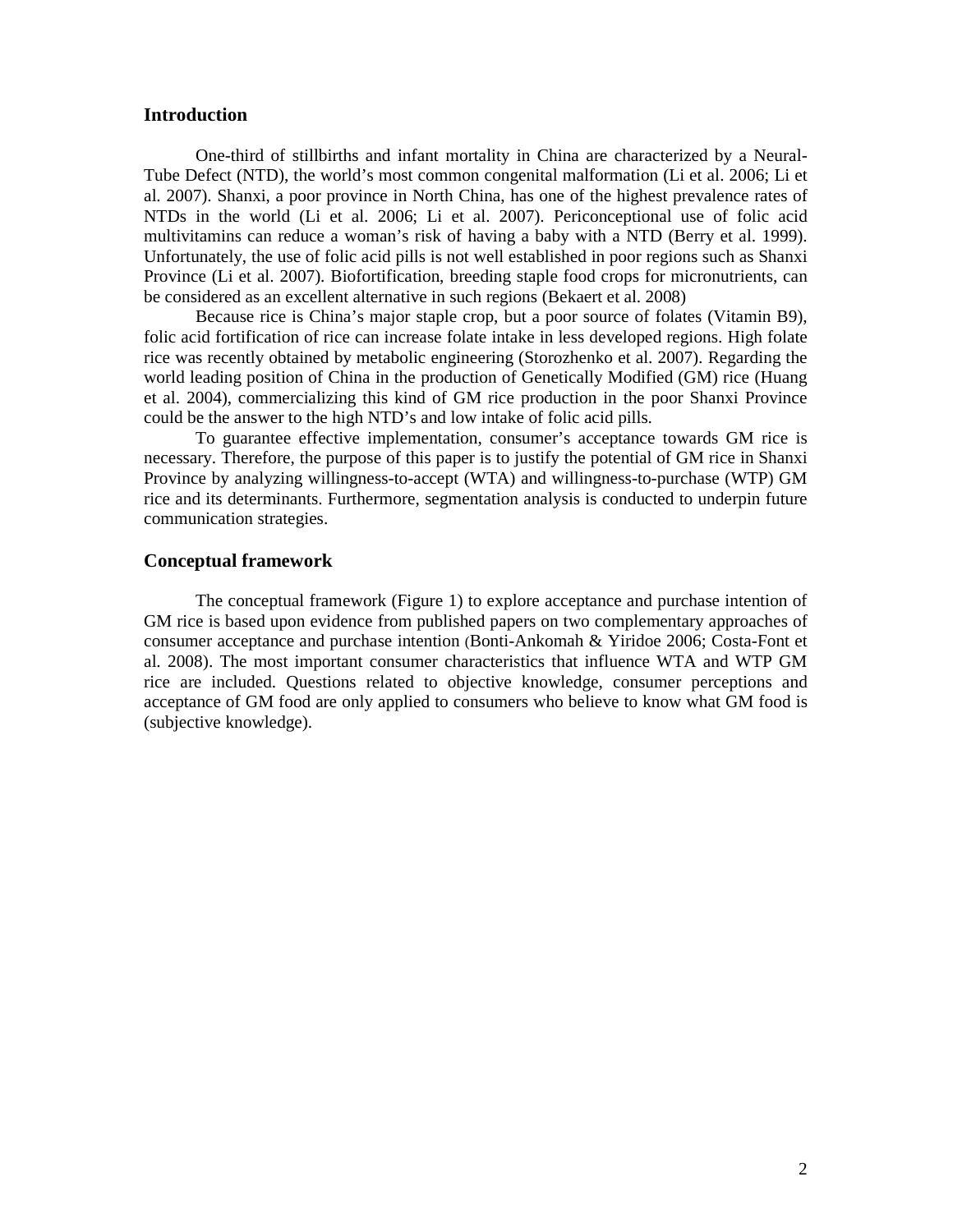

**Figure 1. Theoretical framework of consumer acceptance and purchase intention of GM rice** 

Many authors state that *socio-demographic variables* (alone) do not have a strong explanatory power to predict acceptance of GM food products (Bredahl et al. 1998; Li et al. 2002; Ganiere et al. 2006; Kontoleon and Yabe 2006; Anand et al. 2007; Wachenheim et al. 2008). Nevertheless, based on scientific evidence, the following socio-demographic indicators are included: age, education, family-related indicators (family size, number of children and age of the youngest child), gender, income and residence (rural/urban). Farmer status (farmer/non-farmer), is added because farmers operate on both supply and demand side for rice consumption.

*Knowledge* is one of the most important determinants of WTA and WTP GM food. Because previous studies indicate that objective knowledge of GM food is significant lower than subjective knowledge (Li et al. 2002; Verdurme et al. 2003; Ganiere et al. 2006; Ho et al. 2006; Costa-Font et al. 2008), both components are included. With respect to GM rice, only subjective knowledge of GM rice is questioned.

*Consumer perceptions* regarding GM food products differ across countries and between products (Costa-Font et al. 2008) and are assumed to be important determinants of acceptance (Bredahl et al. 1998; Li et al. 2002). Analogues to previous research (Bredahl et al. 1998; Verdurme et al. 2003; Pope et al. 2004), this paper used a multi-item scale of four consumer's perceptions (risks, benefits, safety and price impact).

The last decade, *willingness-to-accept* GM food received a lot of attention in scientific literature (Li et al. 2004; Lusk et al. 2005; Costa-Font et al. 2008). GM food acceptance is complex and differs across cultures and countries. In European and other developed countries, except for the United States, GM food acceptance is largely negative (Gaskel et al. 1999; Magnusson and Koivisto Hursti 2002). In lesser developed countries however, there is less reluctance and acceptance is often higher (Huang et al. 2006; Anand et al. 2007). China is an interesting case, as it is the world leader in GM crop production and consumption. Several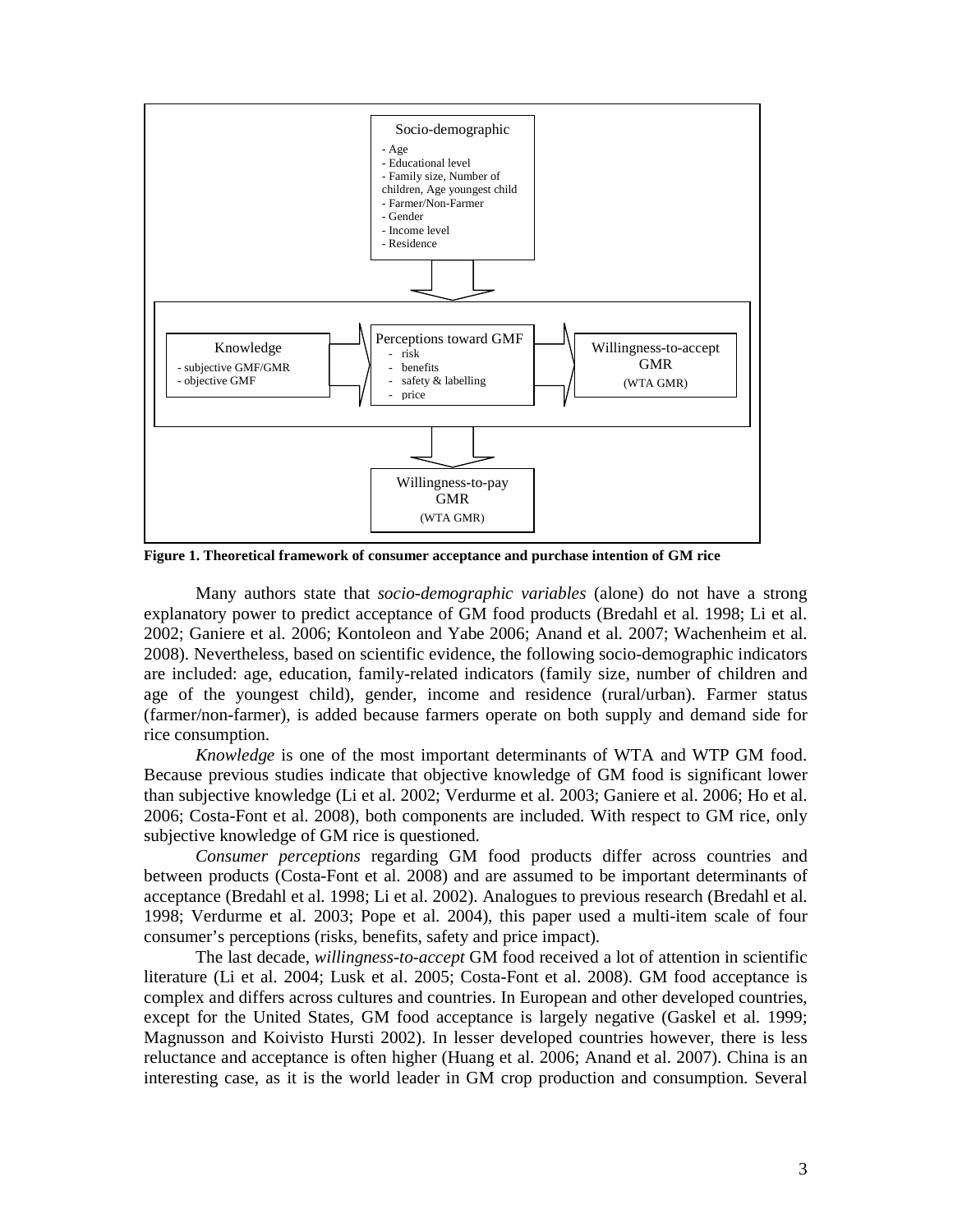studies on Chinese consumer acceptance indicate positive attitudes towards GM food (Lin et al. 2004; Ho et al. 2006; Anand et al. 2007).

*Willingness-to-purchase* is often measured by asking whether consumers want to pay/receive a premium/discount for a GM food product (Bonti-Ankomah and Yiridoe 2006; Ganiere et al. 2006; Anand et al. 2007). Analogous to WTA, WTP differs across countries and between products. In general, consumers want to pay more for non-GM food products, which does not imply resistance to GM food. Chinese and Indian consumers for instance are willing to pay a premium of respectively 19.5 % and 38 % for Golden Rice (Li et al. 2002; Deodhar et al. 2008).

Both acceptance and purchase intention of our GM product, folate fortified rice, refer to a behavioural intention, because the product is still in a testing stage.

## **Methodology**

The study was conducted in the Chinese Shanxi province, in particular the city Taiyuan, three counties (Mingxing, Houcheng, and Beiwang) and ten villages. Surveillance data of Li et al (2006) indicates that the overall birth prevalence of Neural-Tube Defects (NTD) in this province is one of the highest of the world, with more than 10 per 1000 births. Because an NTD risk is associated with low folate intake (Vitamin B9) and because rice is China's major produced and consumed staple crop, but low in folate content, a folate fortified rice variant (Storozhenko et al. 2007) can be considered as an excellent case to tackle the high prevalence of NTDs in Shanxi province.

The standardized questionnaire consists of four parts. The first section focuses on information on consumer's knowledge of GM food and rice. The second section explores two main concepts: consumer perceptions are covered by a series of statements about beliefs on benefits (7 statements), risks (4), safety (4) and price (2), and WTA GM rice is measured on a 5 point Likert scale, which is recoded into 3 categories (yes, indifferent, no). The third section collects information about purchase intention of GM rice for consumption. The questionnaire ends with the socio-demographic profile of the respondent, based on nine indicators.

The consumer survey compromises random face-to-face interviews with rice consumers from Shanxi Province, China. A total of 944 complete questionnaires were used for the analysis. Data were entered and analysed using the statistical package SPSS (version 15). Reliability analyses were used to validate an overall objective knowledge score, the statement categories of consumer perceptions and WTA GM food. Paired Sample t-test were used to compare categories of consumer perceptions.

Relations within the conceptual framework are analysed by three statistical tests. First, the  $\chi^2$ -test is used to assess the statistical significance and strength of association of two crosstabulated categorical variables. Second, Analysis of Variance (ANOVA) is used as a test of means of the metric variables for two or more populations. Post Hoc Sheffe tests are performed to define which categories are responsible for a significant difference. Third, simple regression analysis is used to explore the relation between two metric variables.

On multivariate level, multinomial logistic, multiple regression and cluster analysis were used. Multinomial logistic regression is used to compare three GMR acceptance groups through a combination of binary logistic regressions. The causality between one independent metric variable and potential predictor variables is determined by multiple regression. Finally, hierarchical cluster analysis with Ward's procedure is applied to classify respondents into relatively homogenous groups based on selected variables (Malhotra 2004).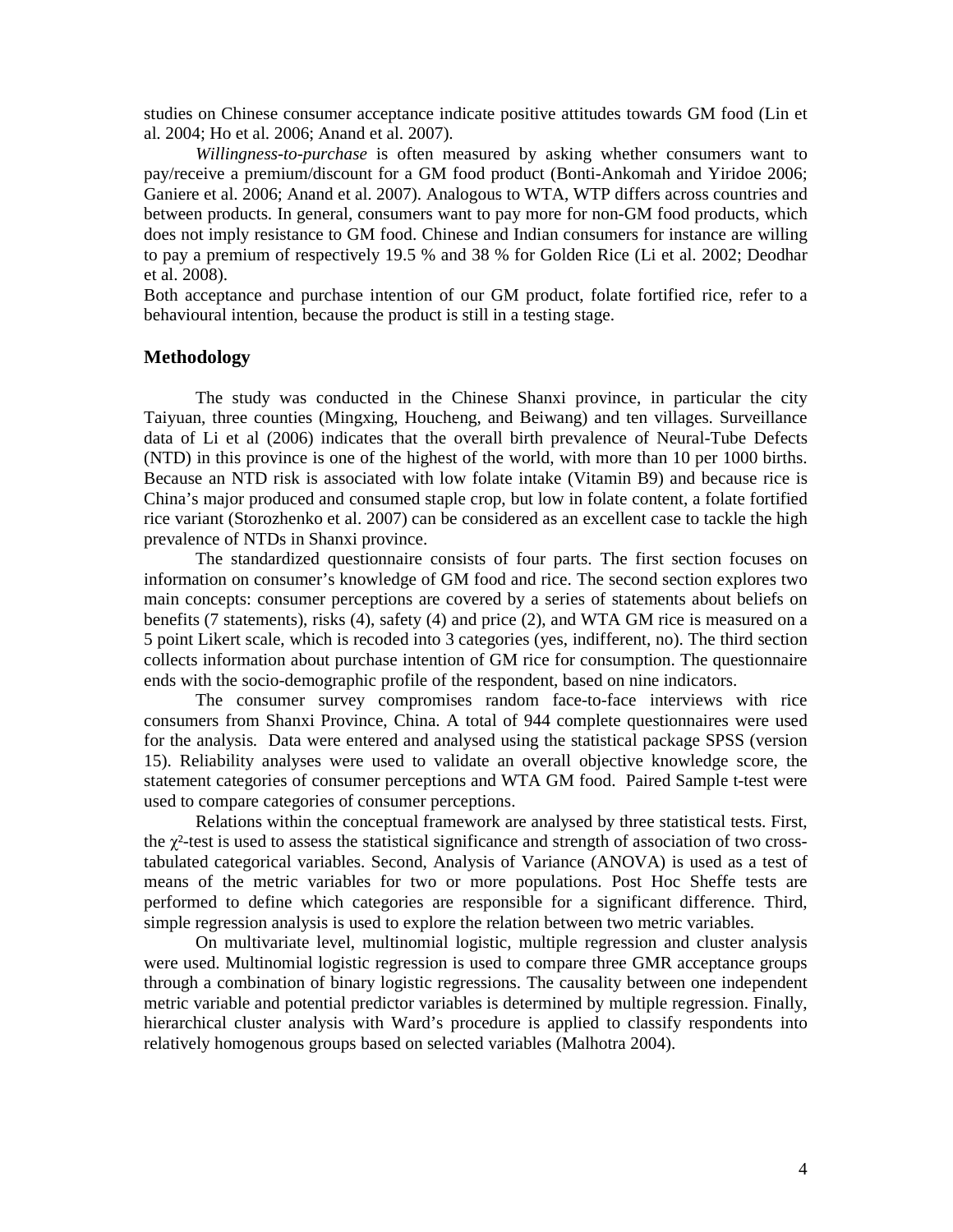# **Results and discussion**

#### *Sample characteristics*

The *socio-demographic* characteristics of the sample are presented in Table 1. The total sample of 944 respondents is considered indicative for Shanxi Province. For instance, the high poverty rate of this region is reflected in the asymmetric frequencies of education and income. Because the target group consists of consumers responsible for rice purchase, there is no respondent aged below 20 years. About 5 % of the respondents are illiterate. Residence is controlled to have an equal representation of respondents living in rural or urban areas.

| Variable                          | <b>Categories</b> |               |                | <b>Variable</b>      | <b>Categories</b> |               |                                           |
|-----------------------------------|-------------------|---------------|----------------|----------------------|-------------------|---------------|-------------------------------------------|
|                                   |                   | $\frac{0}{0}$ |                |                      |                   | $\frac{0}{0}$ |                                           |
|                                   | 20-29             | 16.5          |                |                      | $\leq$ 2          | 7.0           |                                           |
|                                   | years             | 29.3          |                | <b>Family Size</b>   | 3                 | 40.8          |                                           |
| Age                               | 30-39             | 30.4          |                |                      | 4                 | 29.8          |                                           |
|                                   | years             | 16.7          |                |                      | >4                | 22.5          |                                           |
|                                   | 40-49             | 7.0           |                |                      | none              | 11.1          |                                           |
|                                   | years             |               |                | Number of Children   |                   | 41.7          |                                           |
|                                   | 50-59             |               |                |                      | 2                 | 31.4          |                                           |
|                                   | years             |               |                |                      | >2                | 15.8          |                                           |
|                                   | $>59$ years       |               |                |                      |                   |               |                                           |
| General<br>Education <sup>a</sup> | Illiterate        | 5.1           | Family related |                      |                   |               |                                           |
|                                   | Low               | 66.8          |                |                      |                   |               |                                           |
|                                   | High              | 28.1          |                |                      |                   |               |                                           |
| Gender                            | Male              | 47.5          |                |                      | none              | 11.1          |                                           |
|                                   | Female            | 52.5          |                | Age Youngest         | $\leq$ 3          | 7.0           |                                           |
| Income <sup>b</sup>               | Low               | 92.8          |                | Child                | $3-10$            | 22.0          | <sup>a</sup> low: primary or              |
|                                   | High              | 7.2           |                |                      | >10               | 59.9          | secondary school;                         |
| Residence                         | Rural             | 50.2          |                | <b>Farmer Status</b> | Farmer            | 20.7          | high: college or<br>university            |
|                                   | Urban             | 49.8          |                |                      | Non-              | 79.3          | b<br>low:                                 |
|                                   |                   |               | Other          |                      | Farmer            |               | income $\leq 40000$<br>Yuan; high: yearly |
|                                   |                   |               |                |                      |                   |               | income $> 40000$                          |

|  |  | Table 1. Socio-demographic characteristics of the sample (% of respondents, n=944) |
|--|--|------------------------------------------------------------------------------------|
|  |  |                                                                                    |

 $\overline{a}$ Yuan

Subjective *knowledge* of GM food is more or less equally divided among the sample: 47.8 % of the consumers are aware of GM food. This is about 20 % lower than what Huang et al (2006) found in urban China. Objective GM food knowledge, based on six reliable true-orfalse statements ( $\alpha$ >0.6), is even lower, with a mean score of 39.2 %. As stated in the Chinese study of Li et al. (2002), this reveals misjudgement of subjective GM food knowledge. With respect to GM rice, perceived knowledge is significantly lower (26.4 %) than for GM food.

*Consumer perceptions* toward GM food are characterized by 5-point Likert scale statements, related to four topics: benefits, risks, safety and price impact. After reliability analysis ( $\alpha$ >0.6), means are analysed for each topic. The four categories are evaluated as slightly positive, with perceptions on safety of GM food significantly more positive (Paired Sample t-test, p<0.001). Specific statements such as health improvement (benefits), worthiness of trying (risks), labelling (safety) and cost reduction (price) are considered most positive within their statement category. Consumers are less enthusiastic about the benefit of GM food in reducing poverty. Moreover, GM food is often considered as a threat to biodiversity with dangerous side-effects. The health benefits of GM food, which is directly related to folate fortified rice, are positive evaluated.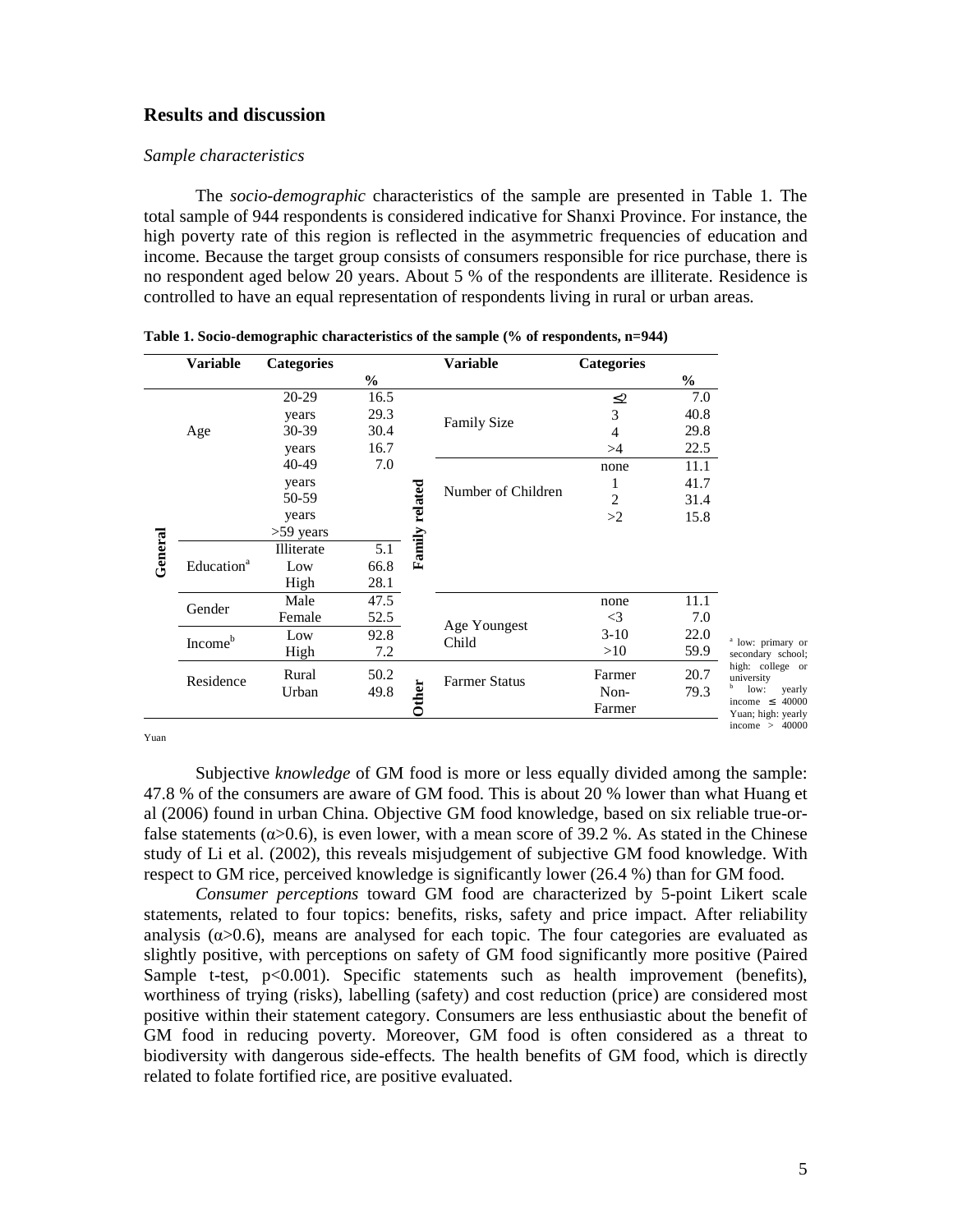Most of the Shanxi consumers, 62.2 % of the respondents, are willing to accept GM rice, while 26.6 % react indifferent and 11.2 % are reluctant. Similar results are obtained in the Chinese study of Huang et al. (2006).

The average price consumers are *willing to pay* for one kg GM rice is 4.0 Yuan or approximately 0.5 euro. This is significantly more than the average price of conventional rice (3 Yuan). Comparison of both prices demonstrates that 79.2 % is willing to pay more for GM rice, with a surplus ranging from 0.10 Yuan to 8,75 Yuan. Other consumers prefer a discount (9.9 %), ranging from 0.10 Yuan to 1.55 Yuan, or are satisfied with an equal price (10.8 %).

### *Significant relations between socio-demographic indicators, knowledge, consumer perceptions, WTA and WTP GM rice.*

This section gives an overview of the main relations between the concepts of the conceptual framework. It is important to mention that objective knowledge and consumer perceptions of GM food only apply to consumers that have subjective knowledge of GM food.

Objective GM food *knowledge*, the most reliable knowledge component, is significantly higher when the respondent is female, a non-farmer, highly educated (Costa-Font et al. 2008), has a high income (Lin et al. 2004; Wachenheim et al. 2008), lives in an urban area or has a small family. Objective knowledge is positively related to the four consumer perception categories and WTP GMR. Objective knowledge is lower when people are indifferent to accept GM rice.

With respect to *consumer perceptions*, the benefits of GM food are perceived more positive by respondents older than 50 years, with a large family or living in a rural area. Safety issues are more positively evaluated by females, consumers with a high education or income level, non-farmers and urban consumers. Farmers are significantly more positive towards the price impact of GM food than non-farmers. Risk perceptions are positively related to WTA and WTP. Safety beliefs and price impact have respectively a positive and negative relation with respect to WTP. Perceptions on safety are more positive if the respondent is not indifferent to GMR.

Significantly more males, higher educated people and "rural" consumers are *willing to accept* GMR, which confirms previous research (Magnusson and Koivisto Hursti 2002; Verdurme et al. 2003; Lin et al. 2004).

The premium consumers are *willing to pay* for GM rice, is significantly higher when the respondent is a non-farmer, has a high education or income level, or is childless. Although more male or "rural" consumers are in favour of GM rice, female or "urban" consumers are willing to pay more for it.

#### *Explaining WTA and WTP GM rice*

The dependent variables, WTA and WTP GMR, are analysed at multivariate level by multinomial logistic and multiple regression analysis respectively. The multinomial logistic regression compares the three groups of WTA GMR (yes/indifferent/no) through a combination of binary logistic regressions. It analyses relationships between a non-metric dependent variable, WTA GMR, and metric or dichotomous independent variables. Therefore 'age' is dichotomised with 40 years as threshold.

The multinomial logistic regression model of GMR acceptance shows a model that fits significantly better than the null model. The Likelihood Ratio tests in Table 2 reveal significant relationships between WTA GMR and gender, age, education level, farmer status, objective GMF knowledge, and consumer perceptions on benefits and risks. The parameter estimates show the prediction of the probability that a respondents belongs to another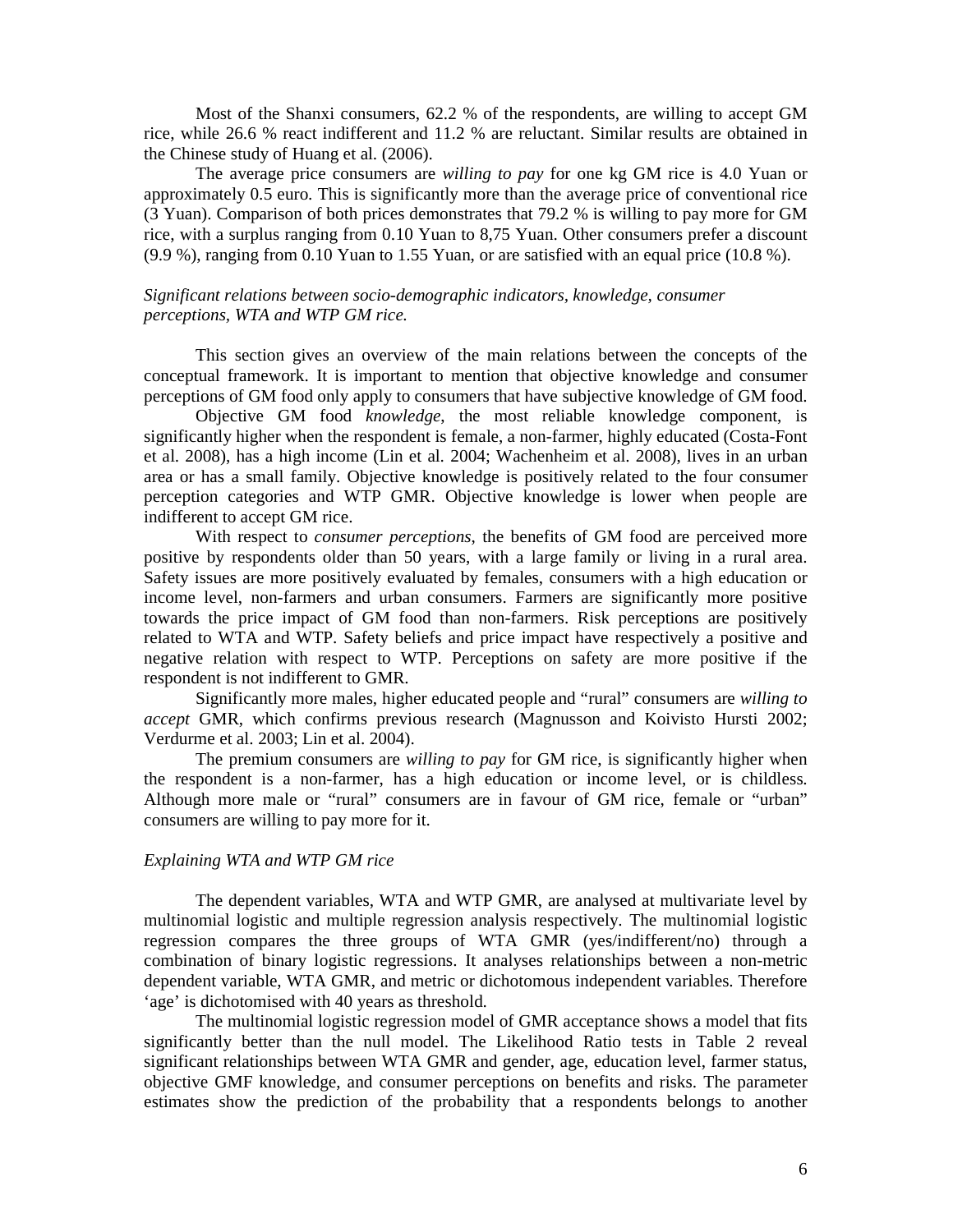category than the reference category. As WTA GMR consist of three categories, "no" is taken as reference category for "yes" (Yes vs No), "no" is taken as reference category for "indifferent" (Indifferent vs No), while "indifferent" is the reference in the comparison between "yes" and "indifferent" (Yes vs Indifferent).

Males and consumers younger than 40 years old are more willing to accept rice than being respectively indifferent or reluctant (reference categories). Having a low education level increases the probability of being indifferent to GM rice compared to acceptance. Furthermore, farmers are more likely to be in the group of respondents who are willing to accept GM rice (indifferent/yes), rather than in the group of respondents who are reluctant.

Consumers with a high objective knowledge score are significantly more positive or negative. In other words, consumers that know less about GM food are more indifferent to GM rice.

Two statement categories of consumer perceptions influences WTA GMR. Consumers with a positive perception on GMF benefits are significantly more likely to be in the group that accepts or is indifferent to GM rice. Regarding risk perceptions, the more positive a consumer evaluates the risks of GM food, the more likely he will be accepting GM rice instead of being indifferent to it.

Multinomial logistic analysis supports previous research where acceptance of GM food is determined by knowledge and consumer's perceptions, which in turn are linked to socio-demographic characteristics (Bredahl et al. 1998; Verdurme et al. 2003).

|                                    |                    | Likelihood Ratio<br>tests |       | Parameter estimates |       |                                   |  |
|------------------------------------|--------------------|---------------------------|-------|---------------------|-------|-----------------------------------|--|
|                                    |                    | $\chi^2$                  | p     | B                   | p     | category vs<br>reference category |  |
| Socio-                             | Age (dummy)        | 10.61                     | 0.005 | 1.75                | 0.003 | Yes vs No                         |  |
| demographic                        | Education          | 9.78                      | 0.044 | $-0.71$             | 0.033 | Yes vs Indifferent                |  |
| indicators                         | Family size        | 9.56                      | 0.145 |                     |       |                                   |  |
|                                    | Number of children | 3.54                      | 0.472 |                     |       |                                   |  |
|                                    | Age youngest child | 4.73                      | 0.317 |                     |       |                                   |  |
|                                    | Farmer status      | 7.84                      | 0.020 | 1.83                | 0.016 | Indifferent vs No                 |  |
|                                    |                    |                           |       | 1.71                | 0.015 | Yes vs No                         |  |
|                                    | Gender             | 6.90                      | 0.032 | 1.21                | 0.010 | Yes vs Indifferent                |  |
|                                    | Income             | 0.01                      | 0.997 |                     |       |                                   |  |
|                                    | Residence          | 1.43                      | 0.489 |                     |       |                                   |  |
| Knowledge                          | Obj. kn. GMF       | 11.74                     | 0.003 | $-2.19$             | 0.029 | Indifferent vs No                 |  |
|                                    |                    |                           |       | 2.25                | 0.001 | Yes vs Indifferent                |  |
|                                    | Subj. kn. GMR      | 3.07                      | 0.216 |                     |       |                                   |  |
| Consumer                           | <b>Benefits</b>    | 5.93                      | 0.051 | 1.01                | 0.022 | Indifferent vs No                 |  |
| perceptions                        |                    |                           |       | 0.83                | 0.032 | Yes vs No                         |  |
|                                    | <b>Risks</b>       | 6.31                      | 0.043 | 0.80                | 0.013 | Yes vs Indifferent                |  |
|                                    | Safety             | 1.53                      | 0.466 |                     |       |                                   |  |
|                                    | Price              | 0.60                      | 0.739 |                     |       |                                   |  |
| Model                              |                    | 102.03                    | 0.001 |                     |       |                                   |  |
| Pseudo $\mathbb{R}^2$ (Nagelkerke) |                    | 0.25                      |       |                     |       |                                   |  |

**Table 2. Determinants of WTA GMR by Multinomial Logistic Regression** 

The multiple regression model of WTP GMR (R²: 0.2) shows that objective knowledge, risk perception and WTA GMR have a significant positive influence, while consumer perception on the price impact negatively affects purchase intention. The explained variance of the model increases to 46,6 % when farmers are analysed separately (Table 3). For this particular group, willingness-to-pay GM rice is significantly influenced by income and residence. Farmers with a low income or living in rural areas are less willing to purchase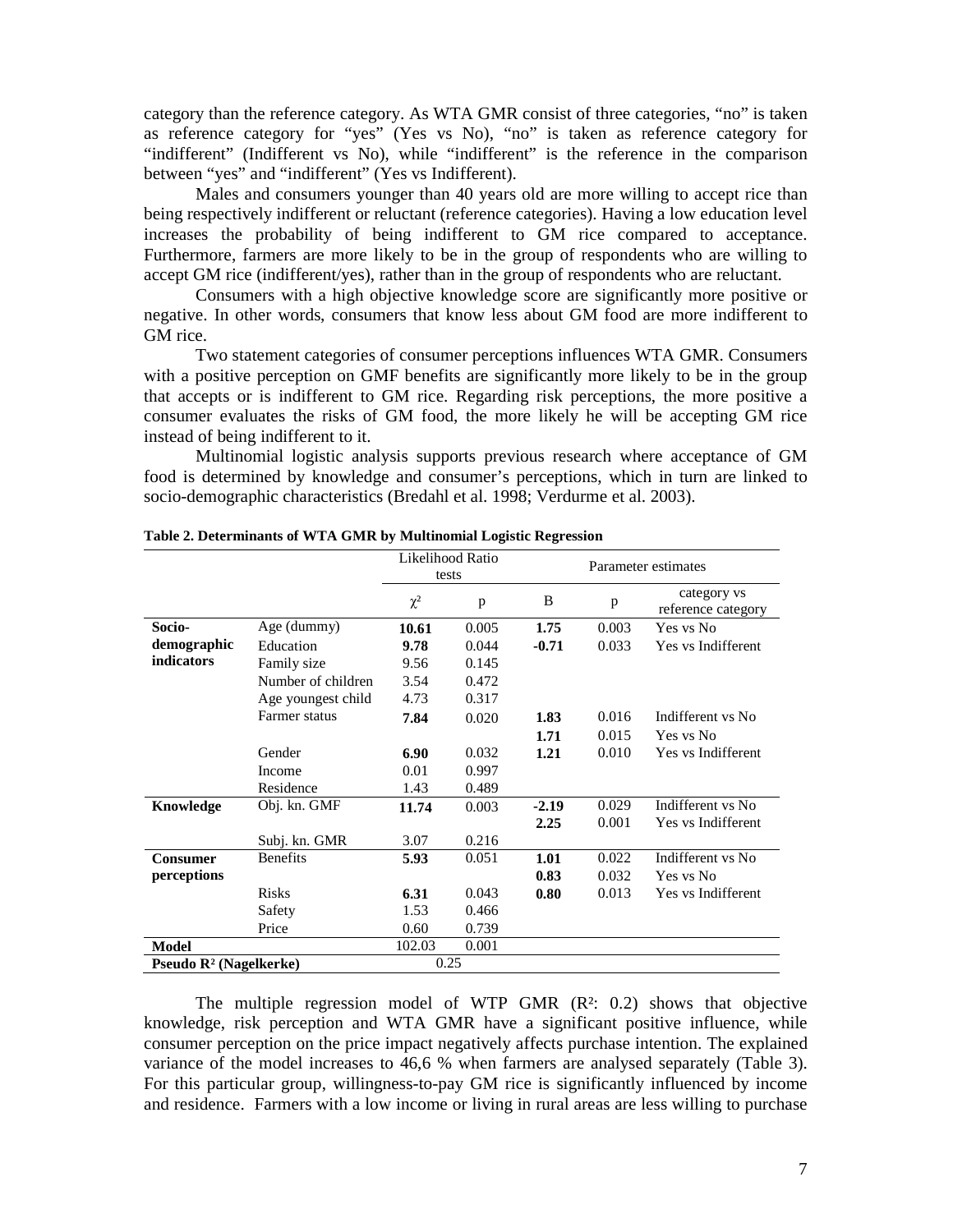this product than other farmers. Non-farmers' WTP is more determined by the consumers' perception on the risks and price impact of GM food. Non-farmers are more willing to pay for GM rice if they have a less negative perception on the risks of GM food. Furthermore, nonfarmers that perceive the price impact of GM rice more negatively, are willing to pay more for GM rice. This may be due to the fact that non-farmers expect higher prices for GM rice.

|                   |                    | Farmers |       |         | Non-Farmers |
|-------------------|--------------------|---------|-------|---------|-------------|
|                   |                    | β       | p     | β       | p           |
| Socio-demographic | Gender             | $-0.09$ | 0.576 | $-0.12$ | 0.325       |
| indicators        | Age                | 0.18    | 0.326 | 0.14    | 0.116       |
|                   | Family size        | 0.02    | 0.939 | 0.03    | 0.700       |
|                   | Number of children | $-0.28$ | 0.165 | $-0.12$ | 0.254       |
|                   | Age youngest child | 0.24    | 0.096 | $-0.03$ | 0.779       |
|                   | Education          | 0.07    | 0.624 | 0.00    | 0.995       |
|                   | Income             | 0.26    | 0.011 | $-0.03$ | 0.545       |
|                   | Residence          | $-0.52$ | 0.001 | $-0.23$ | 0.069       |
| Knowledge         | Obj. kn. GMF       | 0.23    | 0.065 | 0.11    | 0.067       |
|                   | Subj. kn. GMR      | 0.04    | 0.763 | $-0.03$ | 0.591       |
| Consumer          | <b>Benefits</b>    | 0.06    | 0.566 | 0.04    | 0.481       |
| perceptions       | <b>Risks</b>       | $-0.06$ | 0.554 | 0.16    | 0.008       |
|                   | Safety             | 0.01    | 0.947 | 0.07    | 0.246       |
|                   | Price              | $-0.21$ | 0.078 | $-0.18$ | 0.001       |
| WTA               | WTA GMR            | 0.01    | 0.929 | 0.10    | 0.062       |
| $\mathbb{R}^2$    |                    | 0.466   |       | 0.143   |             |

**Table 3. Determinants of WTP GMR by Multiple Regression for farmers versus non-farmers** 

In accordance with previous literature (Verdurme et al. 2003; Ganiere et al. 2006; Huang et al. 2006), knowledge of GM food, especially objective knowledge, is an important determinant of WTA and WTP. The results are in line with Chinese studies on acceptance (Lin et al. 2004; Ho et al. 2006) or willingness-to-pay (Li et al. 2002) GM food products. Furthermore, acceptability is higher when the benefits and the risks of GM food are more positively evaluated, which is also found in other GM food studies (Bredahl et al. 1998; Verdurme and Viaene 2001; Lusk et al. 2005). Even though many studies conclude that socio-demographic variables (alone) do not have a strong explanatory power to predict acceptance of GM food products (Bredahl et al. 1998; Li et al. 2002; Ganiere et al. 2006; Kontoleon and Yabe 2006; Anand et al. 2007; Wachenheim et al. 2008), it is still important to look for socio-demographic differences, especially when the GM food product is targeted towards specific groups. The significant relations between gender, education and WTA GMR gives an indication that special attention should be given to female low educated consumers.

Willingness-to-purchase GM rice is positively influenced by consumer perceptions on risks, but negatively by the price impact of GM rice. Furthermore, residence influences WTP in that rural consumers are willing to pay more for GM rice. These results underpin previous GM food studies (Li et al. 2004; Lusk et al. 2005; Costa-Font et al. 2008).

#### *Consumer segments related to GM rice acceptance and purchase intention*

To define consumer segments that differ on important consumer characteristics, a hierarchical cluster analyses is applied using Ward's clustering procedure. The selected variables are objective knowledge, consumer perceptions and WTA GM food. Therefore, the dataset is limited to respondents that know what GMF is (subjective knowledge).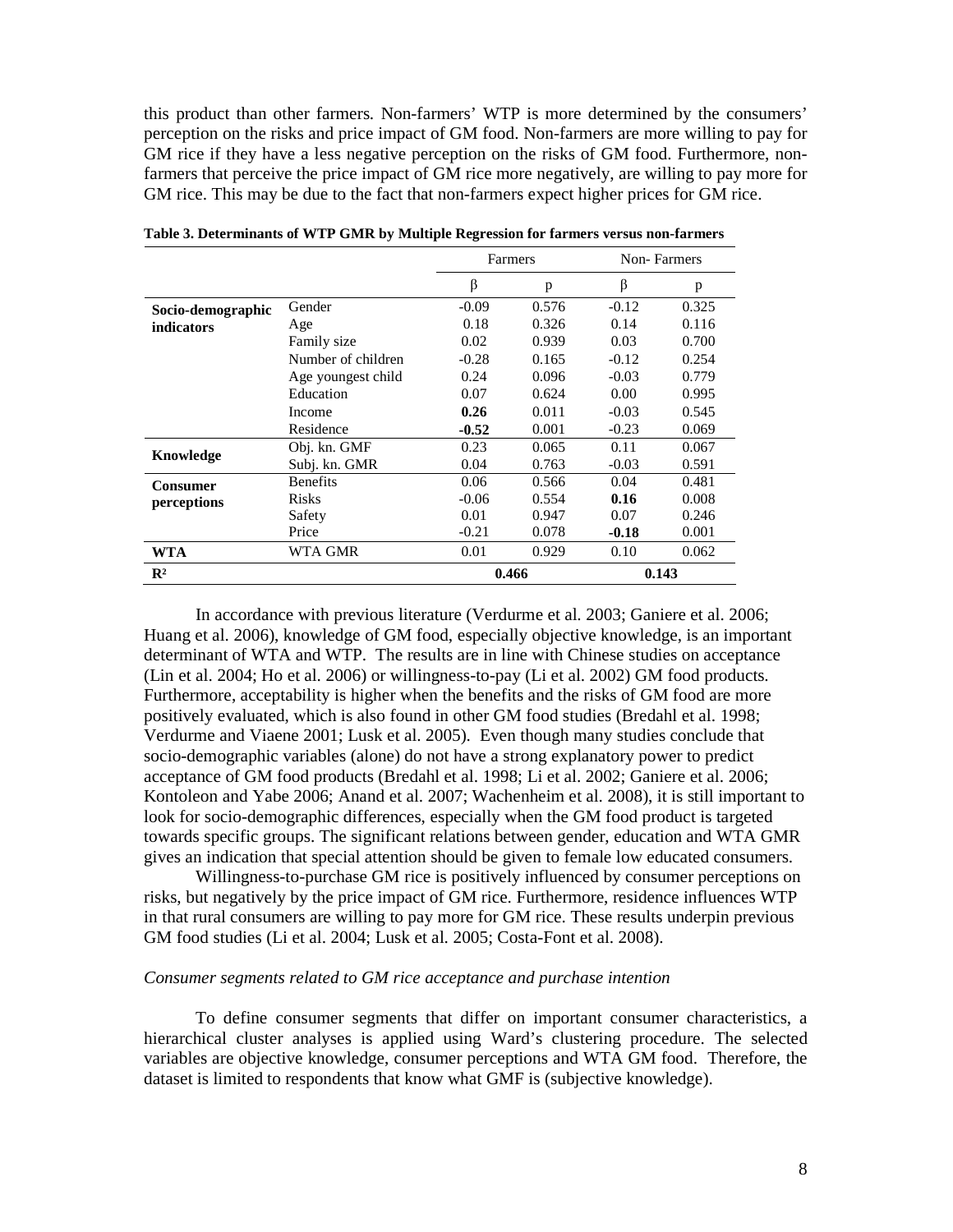|                          |                        | <b>Enthusiasts</b> | <i><b>Opponents</b></i> | <b>Cautious</b> | <b>Statistics</b> |
|--------------------------|------------------------|--------------------|-------------------------|-----------------|-------------------|
|                          | Gender                 | Female             | Male                    | Female          | $17.75***$        |
| Socio-                   | Age                    | Old                | Old                     | Young           | $9.15**$          |
|                          | Education              | Low                | Low                     | High            | 16.84***          |
| demographic <sup>a</sup> | Income                 | High               | Low                     | High            | $10.87**$         |
|                          | Farmer status          | Non-Farmer         | Farmer                  | Non-Farmer      | 43.42***          |
|                          | Residence              | Urban              | Rural                   | Urban           | $46.71***$        |
| Knowledge                | Obj. $GMF^b$           | High               | Low                     | Medium          | 31.84***          |
|                          | Subj. GMR <sup>a</sup> | N <sub>0</sub>     | Yes                     | Yes             | 27.83***          |
|                          | Safety                 | High               | Low                     | Medium          | $135.60***$       |
| Consumer                 | <b>Benefits</b>        | High               | Medium                  | Low             | $67.64***$        |
| perceptions <sup>b</sup> | <b>Risks</b>           | High               | Low                     | Medium          | 55.64***          |
|                          | Price                  | Low                | Medium                  | Low             | $7.07**$          |
| WTA                      | GMF <sup>b</sup>       | High               | Medium                  | Medium          | 42.20***          |
|                          | GMR <sup>a</sup>       | Yes                | Indifferent             | N <sub>0</sub>  | $16.63**$         |
| $WTP^b$                  | GMR                    | High               | Medium                  | Medium          | $7.38**$          |

**Table 4. Cluster characteristics between respondents with subjective knowledge related to GMF, significant differences between three clusters.** 

 $* p < 0.05$ ;  $* p < 0.01$ ;  $* * p < 0.001$ 

<sup>a</sup>Chi<sup>2</sup>-test, to test differences in a categorical variable; <sup>b</sup>One-way Anova, to test differences in a continuous variable

Cluster analysis reveals a segmentation into three clusters: enthusiasts (14,2 %), opponents  $(44.6\%)$  and cautious  $(41.2\%)$ . The enthusiasts are characterized by significantly more objective knowledge and a more positive perception towards safety, benefits and risks. The opponents have low objective knowledge and less positive perceptions of safety and risks, while cautious consumers are characterized by more negative perceptions of benefits and price impact of GM food. Thus, cautious reticence refers to benefits and price impact, while the opponents' doubts are more related to the primary conditions of GM food, i.e. safety and risks.

Regarding willingness-to-accept and willingness-to-pay, significantly more enthusiasts accept GM rice and are more willing to pay for it than opponents. The cluster with cautious respondents represents significantly more indifferent consumers that are less willing to pay for GM rice than enthusiasts. Comparing to opponents, the price cautious consumers are willing to pay is higher but not significant.

With respect to the socio-demographic profile, opponents are significantly more represented by males, consumers with low income/education, farmers and rural consumers. Enthusiasts and cautious consumers are significantly more represented by females, consumers with a high income, non-farmers and urban consumers.

#### **Conclusions**

There is a potential to introduce folic acid fortified rice in Shanxi Province. This statement is underpinned by the results of a consumer survey, which reveals a high acceptance rate (62.2 %) on the one hand and an even higher proportion of the consumers willing to pay a premium for GM rice (79.2 %) on the other. Acceptance and purchase intention of GM rice are positively influenced by objective knowledge and consumer' perceptions. The sociodemographic indicators play a role in influencing these concepts, especially as a determinant of knowledge.

Folate fortified rice is primarily intended for women in order to reduce the risk of having a baby with a NTD. To guarantee the success of GM rice, willingness-to-accept and willingness-to-pay have to be considered as a first step. Although less Shanxi women are willing-to-accept GM rice than men, they are more informed about GM food and are willing to pay more for this rice. The classification of the Shanxi rice consumers into three clusters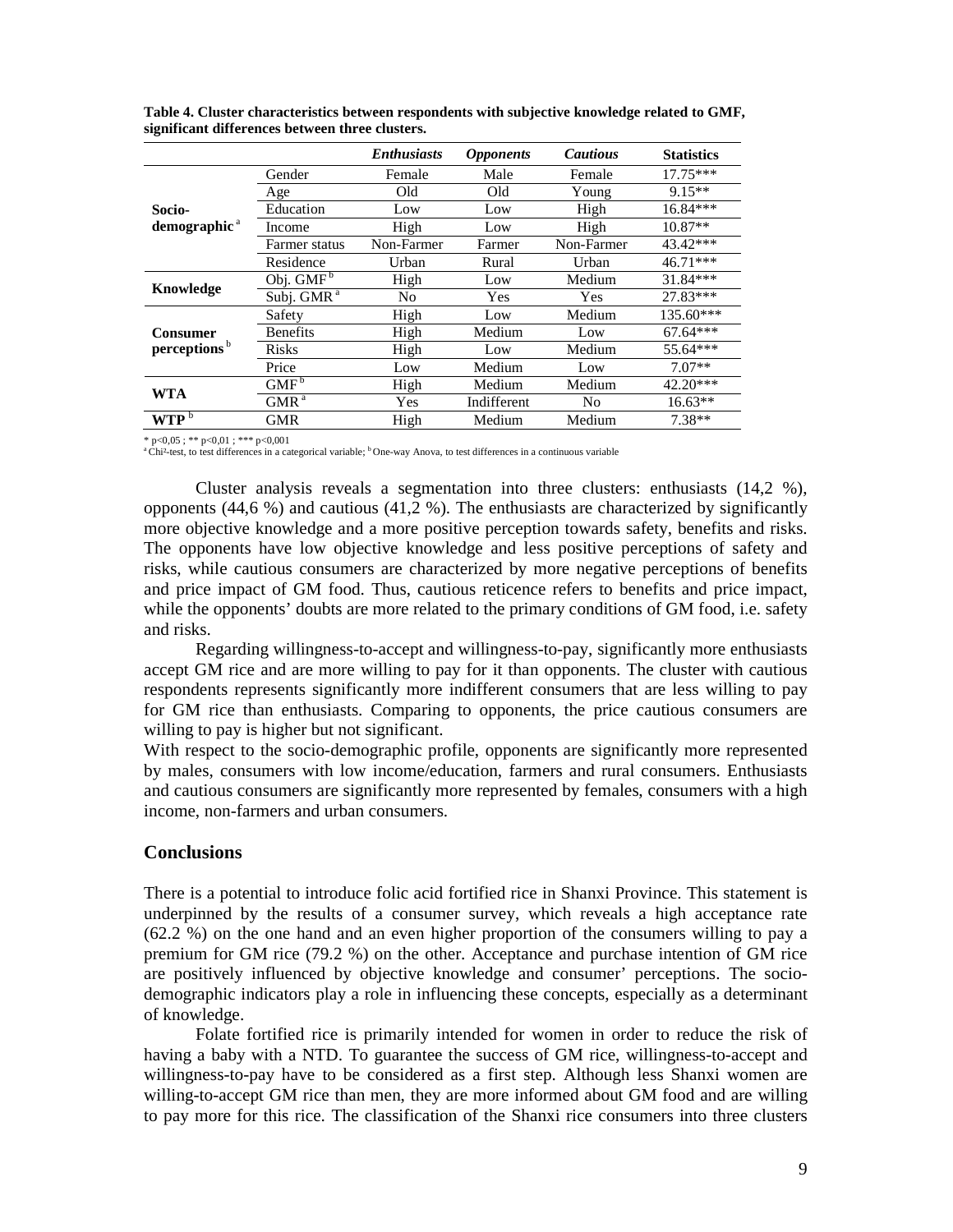(enthusiasts, cautious consumers and opponents) shows that a segmented communication strategy is needed. A marketing strategy to convince opponents, generally characterized by a low socio-economic status, should be based on improving GM food knowledge and changing negative safety perceptions. In other words, an effective campaign has to take into account both socio-demographic differences and the determinants of WTA and WTP GM rice.

Although the results are promising, research is still needed to measure the feasibility of GM rice production and distribution in terms of cost-effectiveness.

### References

- Anand, A., R. Mittelhammer and J. McCluskey (2007). "Consumer response to information and secondgeneration genetically modified food in India." *Journal of Agricultural & Food Industrial Organization* 5(8): 1-18.
- Bekaert, S., S. Storozhenko, P. Mehrshahi, M. Bennett, W. Lambert, J. Gregory Iii, K. Schubert, J. Hugenholtz, D. Van Der Straeten and A. Hanson (2008). "Folate biofortification in food plants." *Trends Plant Sci* 13: 28-35.
- Berry, R., Z. Li, D. Erickson, S. Li, C. Moore, H. Wang, J. Mulinare, P. Zhao, L.-Y. Wong, J. Gindler, S.-X. Hong and A. Correa (1999). "Prevention of Neural-Tube Defects with folic acid in China." *The New England Journal of Medicine* 341(20): 1485-1491.
- Bonti-Ankomah, S. and E. Yiridoe (2006). Organic and conventional food: a literature review of the economics of consumer perceptions and preferences. Canada, Organic Agriculture Centre of Canada**:** 59.
- Bredahl, L., K. Grunert and L. Frewer (1998). "Consumer attitudes and decision-making with regard to genetically engineered food products - a review of the literature and a presentation of models for future research." *Journal of Consumer Policy* 21: 251-277.
- Costa-Font, M., J. Gil and W. Traill (2008). "Consumer acceptance, valuation of and attitudes towards genetically modified food: Review and implications for food policy." *Food Policy* 33: 99-111.
- Deodhar, S., S. Ganesh and W. Chern (2008). *Emerging markets for GM foods: a study of consumer's willingness to pay in India*. American Agricultural Economics Association Annual Meeting, Orlando,  $FI<sub>1</sub>$
- Ganiere, P., W. Chern and D. Hahn (2006). "A continuum of consumer attitudes toward genetically modified foods in the United States." *Journal of Agricultural and Resource Economics* 31(1): 129-149.
- Gaskel, G., M. Bauer, J. Durant and N. Allum (1999). "Worlds Apart? The Reception of Genetically Modified Foods in Europe and the U.S." *Science* 16: 384-387.
- Ho, P., E. Vermeer and J. Zhao (2006). "Biotechnology and food safety in China: consumer's acceptance or resistance?" *Development and change* 37(1): 227-254.
- Huang, J., R. Hu, H. Van Meijl and F. Van Tongeren (2004). Biotechnology boosts to crop productivity in China: trade and welfare implications. *China's food economy in the early 21st Century. Development of China's food economy and its impact on global trade and on the EU.* . F. Van Tongeren and J. Huang. The Hague, Agricultural Economics Research Institute (LEI): 217-238.
- Huang, J., H. Qiu, J. Bai and C. Pray (2006). "Awareness, acceptance of and willingness to buy genetically modified foods in Urban China." *Appetite* 46: 144-151.
- Kontoleon, A. and M. Yabe (2006). "Market segmentation analysis of preferences for GM derived animal foods in the UK." *Journal of Agricultural & Food Industrial Organization* 4(8): 1-36.